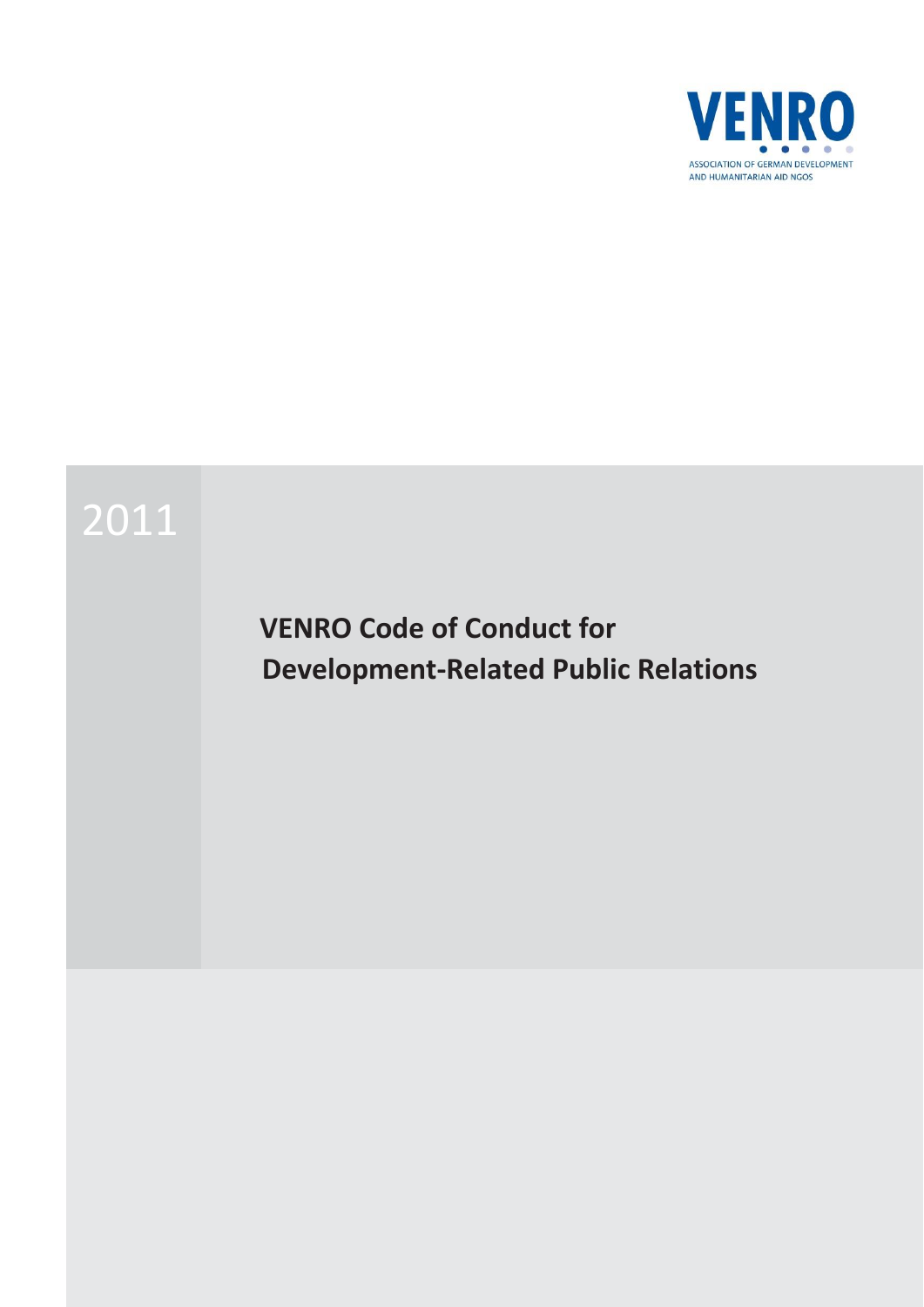# **Contents**

|    | Preliminary remarks for a Code of Conduct on >Development-related public<br>relations< of the Verband Entwicklungspolitik deutscher |      |                |
|----|-------------------------------------------------------------------------------------------------------------------------------------|------|----------------|
|    | Nichtregierungsorganisationen e.V. (VENRO)                                                                                          | $-3$ |                |
| I. | <b>TASKS AND OBJECTIVES OF DEVELOPMENT-RELATED</b>                                                                                  |      |                |
|    | <b>PUBLIS RELATIONS</b><br>$-3$                                                                                                     |      |                |
| П. | <b>OBLIGATIONS</b>                                                                                                                  |      | 4              |
|    | 1. Obligation regarding VENRO objectives and concerns                                                                               |      | 4              |
|    | 2. Obligation regarding dignity                                                                                                     |      | 4              |
|    | 3. Obligation regarding openness and truth                                                                                          |      | 4              |
|    | 4. Obligation regarding tolerance                                                                                                   |      | $\overline{4}$ |
|    | 5. Obligation regarding constructive changes                                                                                        |      | 4              |
|    | 6. Obligation regarding partnerships                                                                                                |      | 4              |
|    | 7. Obligation regarding appropriate communication tools                                                                             |      | 4              |
|    | 8. Obligation regarding women-appropriate representation                                                                            |      | 5              |
|    | 9. Obligation to other competitors                                                                                                  |      | 5              |
|    | 10. Obligation regarding transparent and responsible use of                                                                         |      |                |
|    | funds<br>5                                                                                                                          |      |                |
|    | 11. Obligation regarding efficiency and honesty in acquisition of funds-                                                            |      | 5              |
|    | 12. Obligation regarding compliance with data protection                                                                            |      | 5              |
|    | 13. Obligation regarding generally applicable guidelines                                                                            |      | 5              |
|    | 14. Obligation regarding professionalism                                                                                            |      | 5              |
|    | <b>III. BINDING NATURE</b>                                                                                                          |      | 6              |
|    |                                                                                                                                     |      |                |
|    | IV. PROSECUTION OF BREACHES                                                                                                         |      | 6              |
|    | 1. Arbitration tribunal                                                                                                             |      | 6              |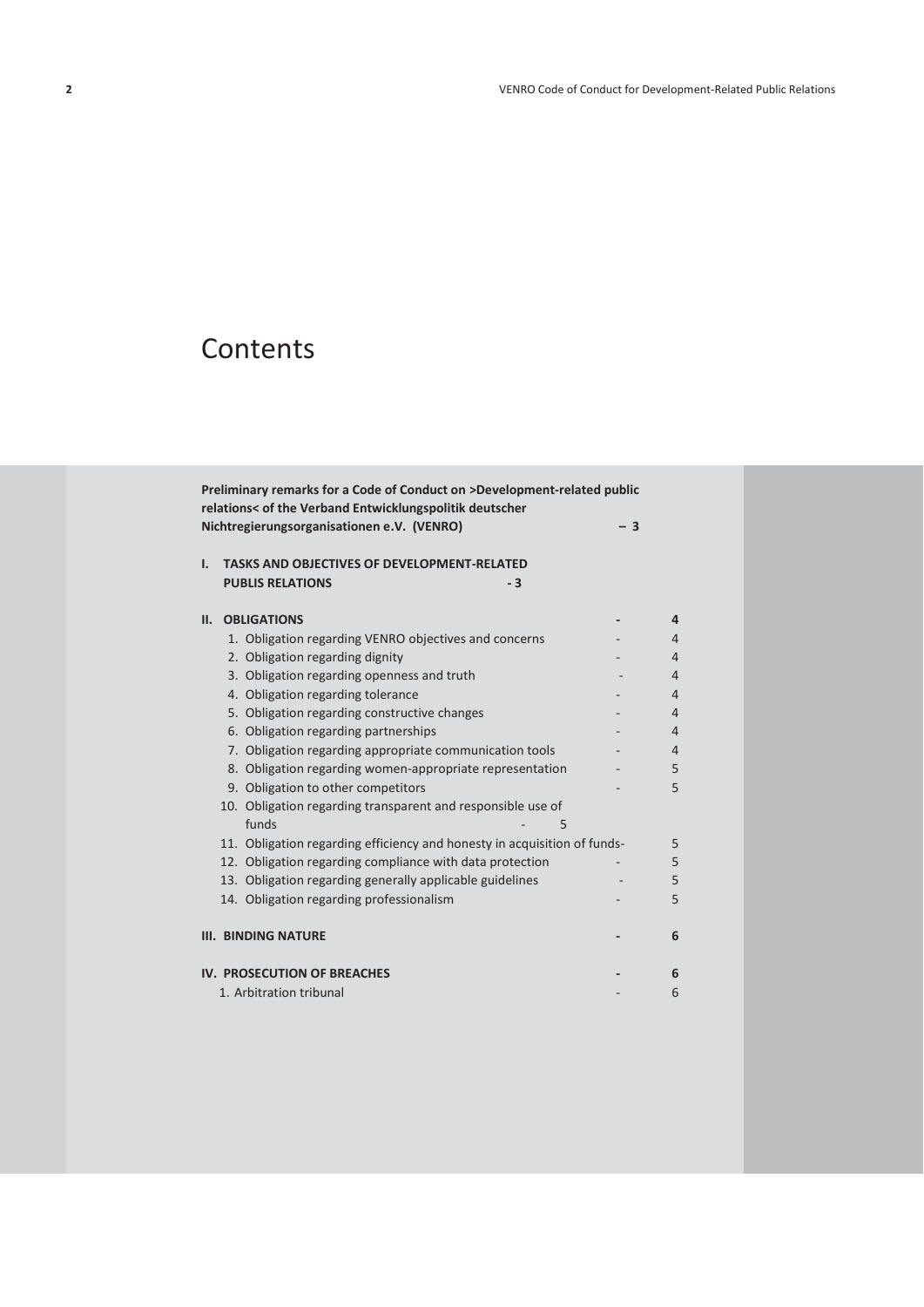# Preliminary remarks for a Code of Conduct on >Developmentrelated public relations< of the Verband Entwicklungspolitik deutscher Nichtregierungsorganisationen e.V. (VENRO)

In the VENRO statutes, VENRO members have committed to make a contribution towards more justice in the world. Working together, the German non-governmental organisations (NGO) want to be even more committed to the fight against hunger, the realisation of human rights and the maintenance of natural resources. They accomplish this through concrete project work in the poor countries of the South and the East, and also through their advocacy and public relations activities in the North.

The establishment of VENRO demonstrates the efforts undertaken by all German NGO to address these needs by bundling their common objectives and putting their work on a joint basis. The creation of a quality standard to which the NGOs that have joined forces within VENRO are committed as a benchmark for the type and manner of their communication is particularly important in this context.

# I. TASKS AND OBJECTIVES OF DEVELOPMENT-RELATED PUBLIS RELATIONS

Development-oriented public relations by nongovernmental organisations (NGO) want to encourage and enable people to actively and responsibly participate in shaping equitable development in a regional, national and international context. These activities actively contribute development policy issues into societal discussions. In this vein, developmentrelated public relations informs about the issues of developing countries and our relationships with them. It informs about the work carried out by the organisations and shapes the dialogue about development policy concerns within and with the population, which respects them as active participants acting responsibility and asks them for

idea-related and material support. It wishes to create awareness for the development-related effects of people's consumption, living and production patterns, in order to improve the willingness to implement the required structural adjustment measures in the North. It wants to assist people with developing responsibility for a global public spirit and acting in solidarity. Development-related public relations consists of the entirety of advertising, informative and persuasive communication that is shaped by the press, media activities, development-related education and fundraising.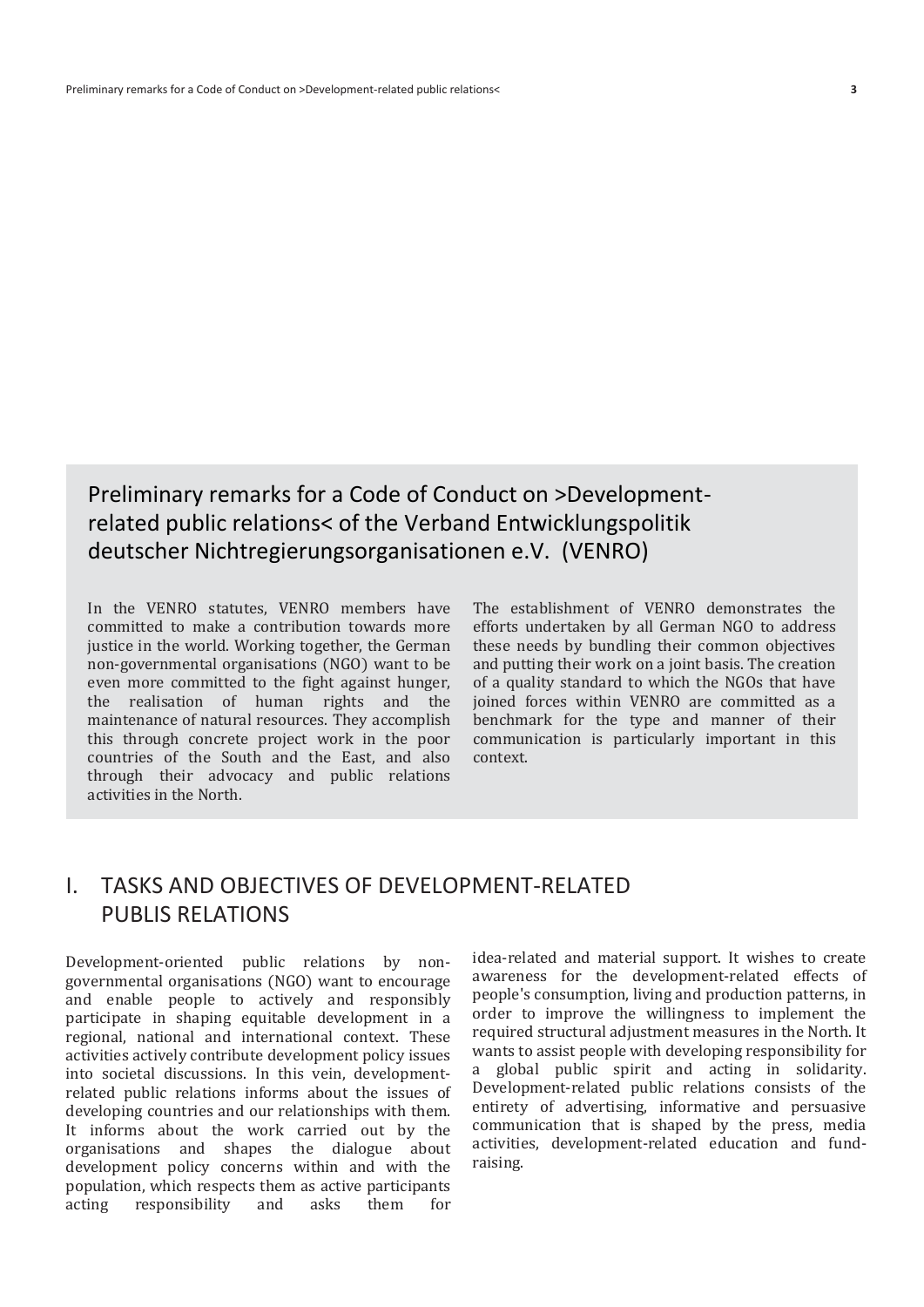## II. OBLIGATIONS

#### **1. Obligation regarding VENRO objectives and concerns**

In general, development-related public relations is committed to the objectives noted in the preamble of the VENRO statutes, namely to contribute towards more justice in the world, fight against poverty and a commitment to realising human rights and maintaining natural resources.

#### **2. Obligation regarding dignity**

Development-related public relations values the dignity of persons in a particular way: It assumes that people on all continents are the subjects of their actions, and not the objects of aid. It demonstrates this in all forms of expression such as word, image and sound.

#### **3. Obligation regarding openness and truth**

Development-related public relations ensures truthful and factual presentations, and makes its own value background, motives and actions transparent. It conveys a general sense of openness to various possible actions and wants to support people to be able to decide between the various approaches for solutions. Honest and credible development-related public relations does not generally make allegations that would indicate a specific development strategy, a certain form of aid or a certain developmentpedagogical approach as the only solution. It realistically assesses the effectiveness of its own efforts and the work of the NGO in general. In addition, it is concerned with providing the appropriate presentation of government development aid and the changing longer-term challenges for development policy.

#### **4. Obligation regarding tolerance**

Development-related public relations contributes to awakening awareness of the problems, interests and hopes in the South. Therefore it promotes a change in perspective, which allows people to see things from the perspective of others, and to reflect on one's own standpoint in a self-critical manner. This is based on the idea of respect towards other cultural orientations and tolerance of other points of view, as long as they do not harm the dignity of persons.

#### **5. Obligation regarding constructive changes**

Development-related public relations does not exhaust itself with illustrating individual suffering or general misery. It describes the causes and effects of poor living conditions, exploitation and repression, and identifies possible ways of achieving constructive change. This also includes measures designed to improve the political, economic and social framework conditions in industrial nations in favour of the countries in the South. Development-related public relations shows whether one's own performance corresponds with the objectives described in the VENRO statutes.

#### **6. Obligation regarding partnerships**

Development-related public relations highlights the fact that mutual dependencies in the world require joint responsibility for overcoming undesirable developments. Therefore it is committed to the principles of partnership. In this vein, it observes the general ability of humans to take responsibility in shaping their own lives. It seeks out open dialogue with various societal groups in the North and South, is selfcritical in that sense, and convinced that the formation of opinions is based on mutual learning experiences. In societal and political opinion formation processes, development-related public relations takes the side of the poor in protest against poverty, exploitation and repression.

#### **7. Obligation regarding appropriate communication tools**

Development-related public relations addresses itself to emotion and reason. It uses simplification to illustrate complex facts, but it does not outthink or strain the target group with words or images. This also includes a need to avoid contents or formulations that may be understood as discriminating. It opens up opportunities for communication, and is therefore incompatible with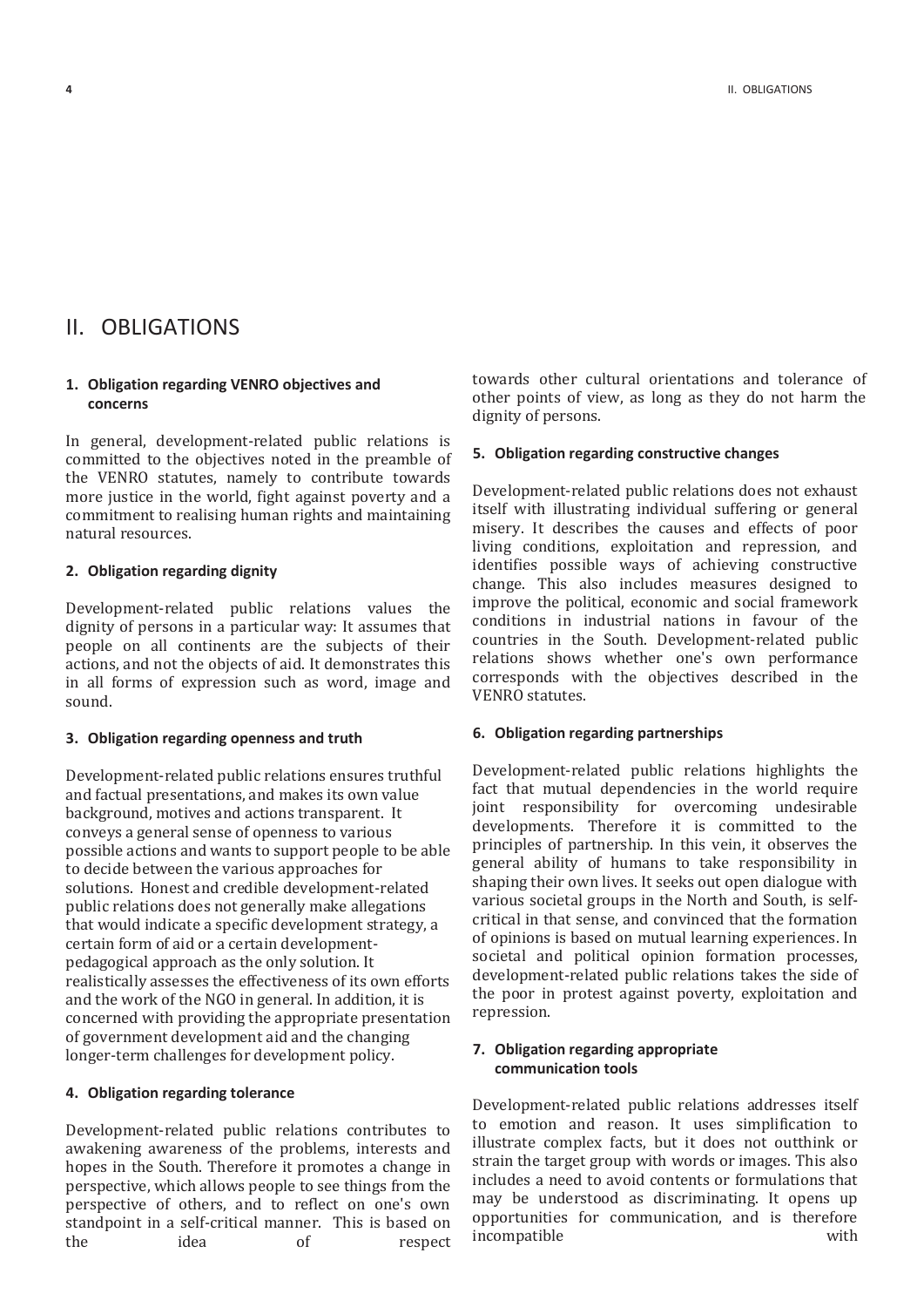strategic methods designed to blindside people with indoctrinating opinions. The communication tools that are used cannot breach the concepts of partnership, openness and truth. Development-related public relations is not morally conceited, takes into account the local societal situation and thus endeavours to identify the interaction between life in our society and the problems of developing countries wherever possible.

#### **8. Obligation regarding women-appropriate representation**

Gender equality is a part of stable human development. Development-related public relations takes care to ensure that the life situation of women is generally taken into account, that women and their concerns are suitably represented in images and words, and that they are not stereotypically represented as dependent victims. It aims for creating greater awareness of the unequal gender-specific distribution of resources, codetermination and power, and wants to make a contribution to changing established modes of behaviour and structures that disdain women.

#### **9. Obligation to other competitors**

It is the task of development-related public relations to present the objectives and concerns of the respective NGO in the public, to advertise the same and to convince others. This also includes the need to demonstrate one's own concerns and positions as distinct from other VENRO members, or to represent the same vis-a-vis the other members. This is done respectfully, fairly and on the basis of the agreements described herein and established in the VENRO statutes.

#### **10. Obligation regarding transparent and responsible use of funds**

The NGOs combined within VENRO are dependent on the financial support of private and public donors. Particularly with respect to private donations there is a special trust relationship between donors and users. Therefore the NGOs that have joined VENRO commit to the responsible, diligent and economic use of funds (donations) that have been entrusted to them. Moreover, they commit to transparency regarding the origin and use of the funds, and to make this information accessible to the donors.

#### **11. Obligation regarding efficiency and honesty in acquisition of funds**

The marketing measures used by the NGOs that are part of VENRO are also used to procure funds. They must be efficient and success-oriented. They include appeals to the solidarity and shared dismay of the donors along the lines of >sympathy advertising<. The information they provide does not contain anything that would demonstrably damage or belittle the partners in the South or East.

#### **12. Obligation regarding compliance with data protection**

The data protection act is binding on the NGOs that have joined VENRO. This relates both to the donors or members of the organisations, as well as rented outside addresses. They commit not to rent or sell donor and member addresses for commercial purposes beyond what is permitted by law. They will request that a third party to whom data is exported commits to data protection.

#### **13. Obligation regarding generally applicable guidelines**

Development-related public relations must be shaped in accordance with the applicable principle of journalistic and ethical honesty. It is based on guidelines that were defined at the international (›Code d'Athène‹) and national (press code of conduct) level.

#### **14. Obligation regarding professionalism**

The organisations and associations active in VENRO endeavour to ensure the professionalism of development-related public relations at all levels of their activities through quality assurance measures and for the continued education of the persons working in this area.